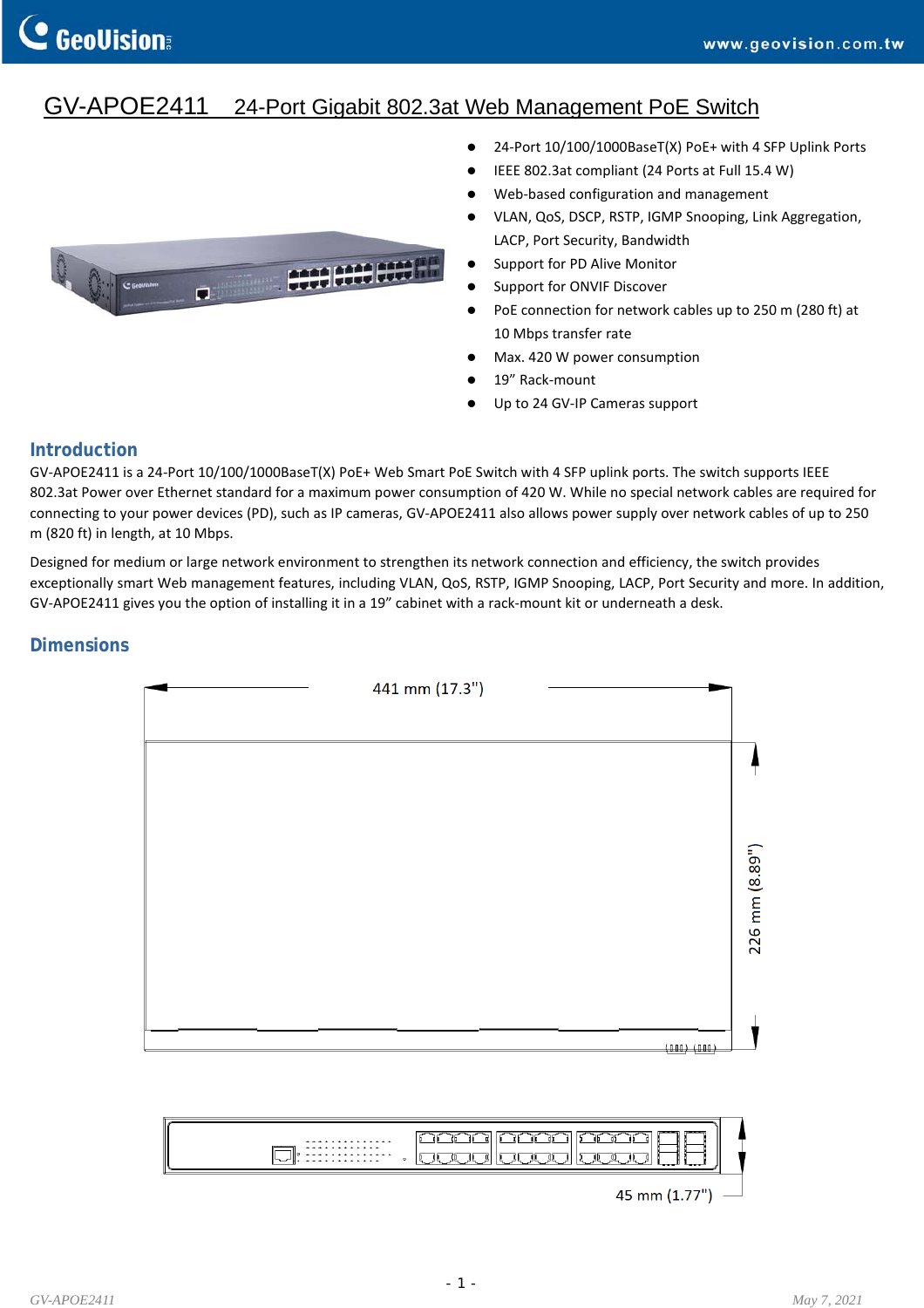## **Specifications**

| <b>Ethernet</b>                       |        |                                                                                                                                                    |
|---------------------------------------|--------|----------------------------------------------------------------------------------------------------------------------------------------------------|
| Layer Supported                       |        | L <sub>2</sub>                                                                                                                                     |
| <b>Ports</b>                          |        |                                                                                                                                                    |
| Number of Ports                       |        | 24-port 10/100/1000BaseT(X) with RJ-45 Connectors, PoE+<br>4-port SFP Uplink Port                                                                  |
| Performance                           |        |                                                                                                                                                    |
| <b>MAC Address</b>                    |        | 8 K, Auto-Learning, Auto-Aging                                                                                                                     |
| <b>Buffer Memory</b>                  |        | 4 M bits                                                                                                                                           |
| <b>Transmission Method</b>            |        | Store and Forward                                                                                                                                  |
| <b>Transmission Media</b>             |        | 10/100BaseT(X) Cat. 5 UTP/STP<br>1000BaseT Cat. 5 <sup>e</sup> , 6 UTP/STP                                                                         |
| <b>Filtering/Forwarding Rates</b>     |        | 10BaseT: 14,881 pps/port<br>100BaseTX: 148,810 pps/port                                                                                            |
|                                       |        | 1000BaseT: 1,488,095 pps/port                                                                                                                      |
| <b>Backplane Capacity</b>             |        | 56 Gbps                                                                                                                                            |
| <b>Smart Features</b>                 |        |                                                                                                                                                    |
| <b>VLAN</b>                           |        | VLAN Basic, Config, Voice VLAN, Protocol VLAN, MAC VLAN, GVRP, Surveillance VLAN                                                                   |
| <b>Network</b>                        |        | Ipv4 / Ipv6, DHCP Client / DHCPv6 Client                                                                                                           |
| <b>IGMP Snooping</b>                  |        | IGMP Snooping / Filter, MLD Snooping, MVR                                                                                                          |
| Link Aggregation                      |        | Load Balance, LAG, LACP                                                                                                                            |
| Quality of Service (QoS)              |        | QoS Queue Scheduling, Cos / DSCP / IP Precedence Mapping                                                                                           |
| <b>ARP</b>                            |        | IP Source Guard, Dynamic ARP Inspection, DoS                                                                                                       |
| <b>DHCP</b>                           |        | IP DHCP Snooping, Option82                                                                                                                         |
| <b>STP</b>                            |        | STP / MSTP / RSTP, BPDU Guard, BPDU Filter                                                                                                         |
| <b>SNMP</b>                           |        | SNMP Community, SNMP View, SNMP Trap, SNMP (V1, V2C, V3)                                                                                           |
| <b>RMON</b>                           |        | RMON (1, 2, 3, 9)                                                                                                                                  |
| ACL                                   |        | MAC ACL / ACE, Ipv4 ACL / ACE, Ipv6 ACL / ACE                                                                                                      |
| <b>AAA</b>                            |        | TACACS+, Radius, AAA                                                                                                                               |
| Discovery                             |        | LLDP, MED                                                                                                                                          |
| <b>ONVIF</b>                          |        | ONVIF Detect, ONVIF Discover, ONVIF Server                                                                                                         |
| PoE Configuration                     |        | POE Global Configuration, POE Port Configuration, PD Alive Monitor<br>Ping / Ping6, Traceroute, Copper Test, DDMI                                  |
| <b>Diagnostics</b><br>Port Management |        | Basic config (speed, duplex, flow control), Statistics, Storm Control, Rate Limit,<br>Port-Security, Port Mirror, Port Protected, EEE, Jumbo Frame |
| <b>Administrator Management</b>       |        | Basic info, System Status, User Management, SNTP, Import/Export Config, Firmware<br>Upgrade, System Reboot, Restore Factory                        |
| <b>Mechanical Characteristics</b>     |        |                                                                                                                                                    |
| <b>LED Indicators</b>                 |        | Per Port: Link/Act<br>PoE Act/Status<br>Power<br>System                                                                                            |
| <b>Electrical Characteristics</b>     |        |                                                                                                                                                    |
|                                       | Input  | 100 $\approx$ 240 V/AC, 50 $\approx$ 60 Hz                                                                                                         |
| PoE Power                             | Output | IEEE 802.3at Compliant Voltage, Per Port Max. 32 watts<br>(24 Ports at Full 15.4 W / 11 Ports at Full 32 W)                                        |
| PoE Mode                              |        | Mode A                                                                                                                                             |
| Max. Power Consumption                |        | 420 W                                                                                                                                              |
|                                       |        | 380W                                                                                                                                               |
| PoE Budget                            |        |                                                                                                                                                    |